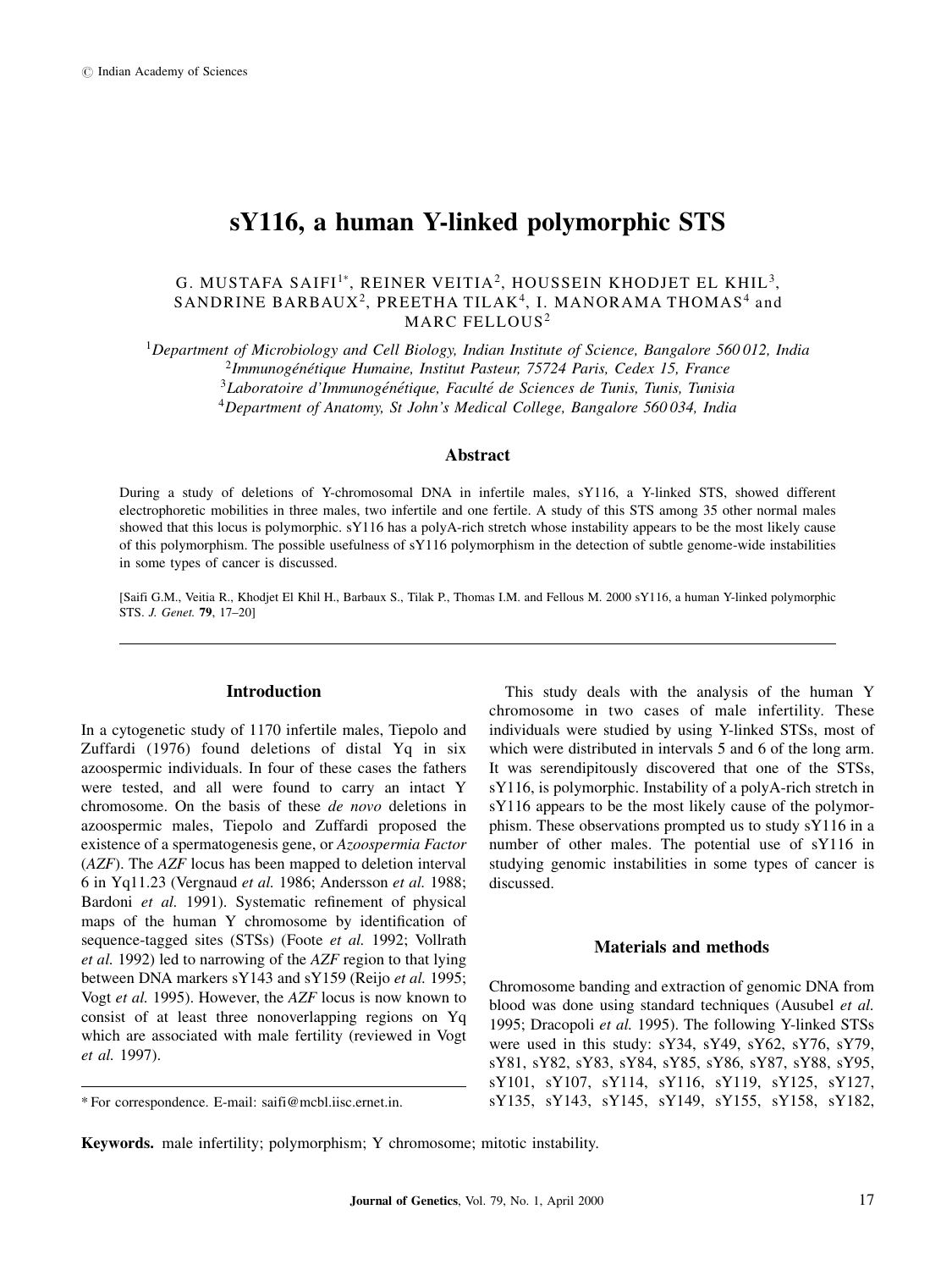sY183, sY208, sY255 (within DAZ locus) and sY269 (Vollrath et al. 1992; Reijo et al. 1995). There were three types of controls for each primer pair: (i) no DNA-the volume was made up with water, (ii) female DNA, and (iii) normal male DNA. Each amplification was carried out in a reaction mixture  $(25 \mu l)$  containing 50 ng of genomic DNA, 50 mM KCl, 10 mM Tris-HCl (pH 9.0), 0.1% Triton X-100,  $1.5 \text{ mM } MgCl<sub>2</sub>$ ,  $200 \mu \text{M}$  of each dNTP,  $0.25 \mu \text{M}$  of each primer and 2 units of Taq DNA polymerase (Pharmacia). Initial denaturation was carried out for 3 minutes at  $94^{\circ}$ C, following which amplification was performed for 35 cycles (1 minute each at 94 $\degree$ C, 55 $\degree$ C and 72 $\degree$ C) and a final extension of 10 minutes at  $72^{\circ}$ C. After PCR, the reaction mix was electrophoresed on 2% agarose gel in  $1 \times \text{TBE}$ buffer at  $4 V/cm$  for 1 hour. DNA was visualized by staining with ethidium bromide, examined under a UV transilluminator, and photographed.

PCR of sY116 using fluorescence-labelled dUTP[R6G] (Perkin-Elmer) was carried out largely as above. The only differences were (i) addition of fluorescence-labelled dUTP, which was  $1/600$ th the concentration of any one dNTP and (ii) the number of PCR cycles was 30. The products of the PCR reactions were run on 6% acrylamide gel (19 : 1 :: acrylamide:bis-acrylamide) under denaturing conditions after mixing with 0.5 ul of marker (GeneScan400, Perkin-Elmer) in an automated sequencer (ABI 310, Perkin-Elmer), and the gel image analysed using the GeneScan software supplied by the manufacturer. The software provides a densitometric scan of each lane. Allele lengths were determined with reference to the internal marker (red peaks, see figure 3). The highest point in the sY116 peak (in green) was taken as the allele representative of that individual.

Purification of the sY116 PCR product and its subsequent sequencing were carried out as described previously (Saifi et al. 1999).

## Results

The two infertile males were found to be normal for all the 32 Y-linked STSs that were studied (figure 1). These two males and a control male differed from each other in the electrophoretic mobility of one of the STSs, sY116, as seen by agarose gel electrophoresis. In the other 35 males (14 Caucasians, 9 blacks and 12 Arabs) that were studied, this band varied slightly in mobility from individual to individual (figure 2), making unambiguous identification of distinct alleles difficult. To improve resolution, the PCR products were subjected to electrophoresis on denaturing acrylamide-based gels, but these experiments yielded smears instead of the expected sharp bands. Densitometric analysis of these smears was carried out for samples from 15 individuals (figure 3). The distribution of sY116 `alleles' in these 15 individuals is summarized in table 1. Allele sizes ranged from 136 bp to 168 bp.



Figure 1. PCR products of Y-linked STS: lanes 1–5 correspond to sY119 (set I), lanes  $6-10$  to sY125 (set II), and lanes  $11-15$  to  $sY127$  (set III). In each set, the first lane contained no DNA, the second lane DNA from a female, the third and fourth lanes DNAs from the two infertile males, and the fifth lane DNA from a normal (fertile) male. Lane 16 is a DNA molecular weight marker (100-bp ladder) starting from 100 bp (bottommost band).



Figure 2. Differential electrophoretic mobilities of sY116 from a representative population. Lanes 3-16 and 19 show the PCR products of sY116 in 14 normal unrelated males; lanes 17 and 18 are the two infertile males; lane 1 has no DNA, lane 2 is XX female and lane 20 is a 100-bp ladder.

Sequencing of sY116 from two individuals showed the presence of an apparently normal sequence outside the polyA-rich stretch (data not shown). The number of As in the polyA-rich stretch could not be read unambiguously.

### **Discussion**

The absence of Y-chromosome-specific deletions in the two infertile males is not unexpected because only a small proportion of such males  $(10-18%)$  show such deletions (reviewed in Vogt et al. 1997; Burgoyne 1998). The proportion of infertile males with detectable Y-chromosomal deletions varies substantially between studies (reviewed in Cooke 1999). The highest proportion reported so far is 37% (Foresta et al. 1997). The lower range is estimated to be  $5-10\%$ . In one study (Pryor *et al.* 1997), 14 individuals with Y deletions were found in a group of 200 infertile males. In some cases, the same deletion was present in the fathers as well. As a result, it is difficult to associate the deletion with the infertility in the index case. If the deletion is indeed the cause of infertility in the index case, then it was not penetrant in the father. In the two cases we studied, owing to lack of paternal DNA and DNA from other tissues, in particular the gonads, it is not possible to distinguish between mosaicism and variable penetrance.

The appearance of smears rather than a sharp band in sY116 PCRs suggests mitotic instability of the sequence. The sY116 sequence has a polyA-rich stretch (Foote *et al.*)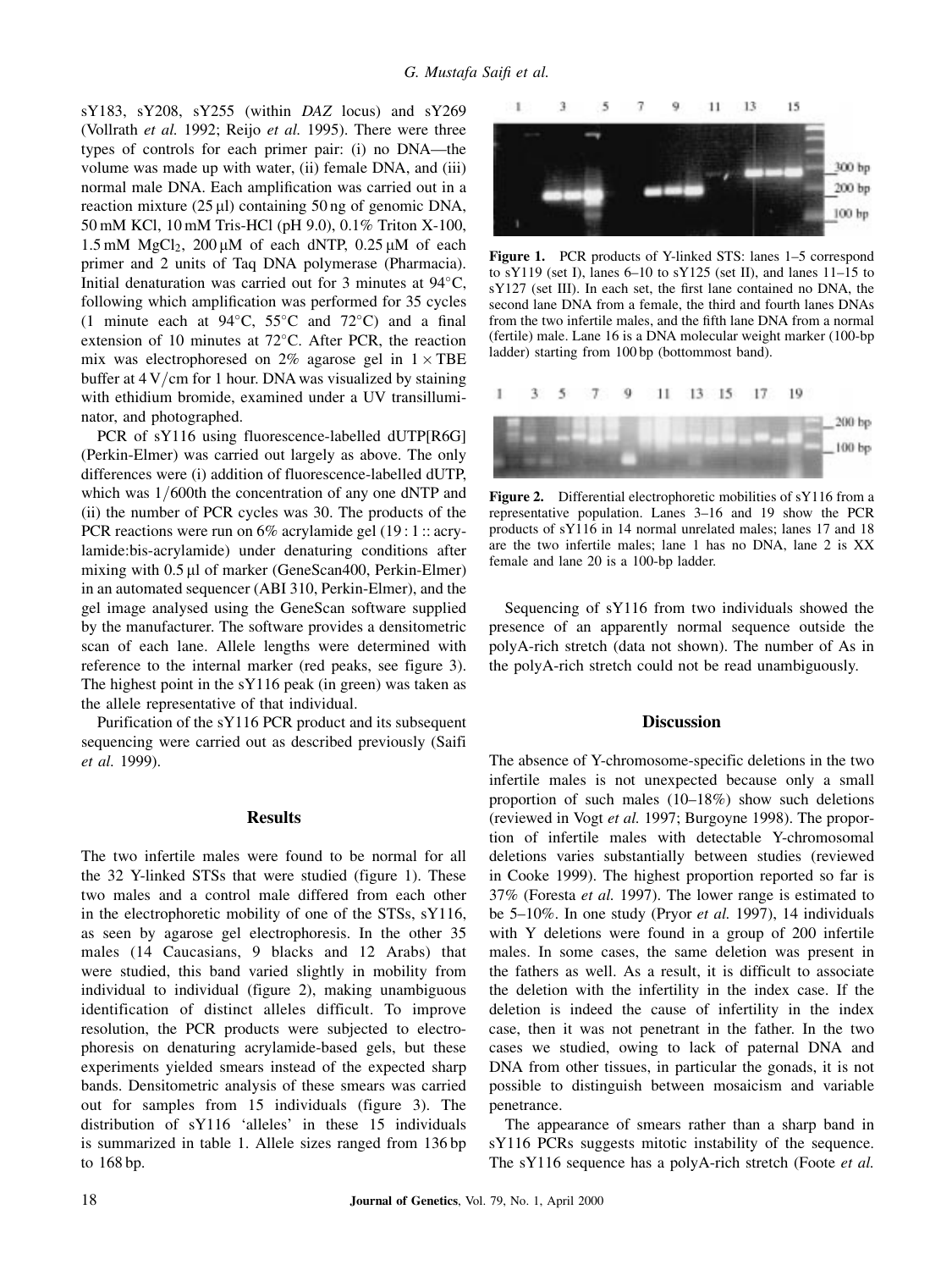

Figure 3. Densitometric scans of sY116 PCR products from four normal males. PCR was carried out in the presence of a fluorescent label. The broad peaks in green represent sY116 whereas the sharp red peaks are bands corresponding to the internal molecular weight marker (GeneScan 400).

Table 1. Distribution of sY116 alleles in Arabs and blacks.

| Allele (bp) | Number of individuals |               |
|-------------|-----------------------|---------------|
|             | Arabs                 | <b>Blacks</b> |
| 136         |                       |               |
| 147         |                       |               |
| 148         |                       | 2             |
| 153         |                       | 2             |
| 155         |                       | 4             |
| 156         |                       |               |
| 157         |                       |               |
| 168         |                       |               |

1992). Detection of an apparently normal sY116 sequence outside the polyA-rich stretch argues in favour of polymerase slippage in this A-rich stretch as the most likely cause of instability.

A germline mutation on the Y chromosome that does not affect reproduction is expected to be passed on from father to son. Markers on the nonrecombining portion of the Y can therefore be used in the reconstruction of paternal lineage and in tracing male-mediated migration (reviewed in Mitchell and Hammer 1996). Several Y-linked microsatellite-based polymorphic markers (see Kayser et al. 1997) and biallelic polymorphisms (Underhill et al. 1997) have been reported. However, the number of such Y-linked polymorphisms is not large, being about four times lower than that on autosomes (reviewed in Mitchell and Hammer 1996). The polymorphic nature of sY116 reported here makes it a potentially useful marker. However, the presence of smears that overlap with each other makes identification of distinct alleles at this locus difficult. One way of overcoming the difficulty of assigning allelic status to these variants is by densitometric scanning of each smear. The point in the scan at which the peak begins and that at which it ends can be used to define the range of `alleles' present in a given individual. Similarly, the highest point on the peak would correspond to the allele occurring most frequently. This allele was taken as being representative of that individual. However, as a result of high variability within populations (table 1), this polymorphism is unlikely to be useful in demographic studies.

Polymorphisms that result in instability of the kind seen in sY116 may prove useful in the detection of subtle genome-wide instabilities that may go undetected when other microsatellites such as dinucleotide repeats are used. For instance, microsatellite instability, seen as length alterations of mononucleotide or dinucleotide repeat sequences, is associated with a nonpolyposis form of colorectal cancer (Claij and te Riele 1999). However, such instability is seen in only a small fraction  $(10-15%)$  of such cases (Kinzler and Vogelstein 1996). In the remaining cases, known as  $RER^-$  (replication error rate negative) cases, no genomic instability has been detected when classical microsatellite markers were used. A fraction of these  $RER$ <sup>-</sup> cases may have subtle genomic instability and this may be detectable by sY116. This is because sY116 is already unstable in normal individuals and might therefore be expected to have greater instability in this subset of  $RER$ <sup> $-$ </sup> cases. If so, one might expect RER<sup>-</sup> cases to have broader peaks or